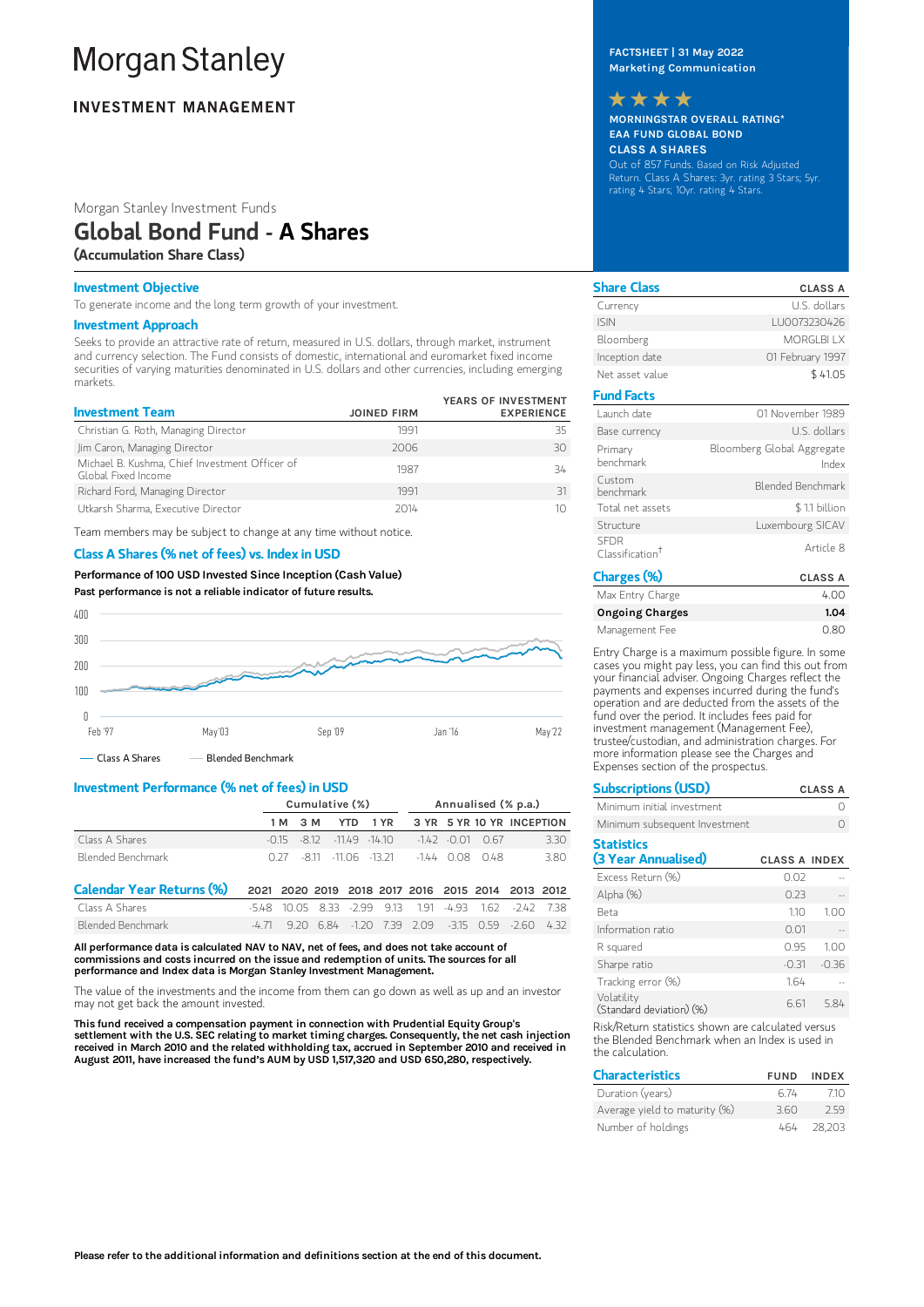#### Top Countries (% of Total Net Assets)<sup>1</sup> FUND

|  | U.S.           | 36.14 |
|--|----------------|-------|
|  | United Kingdom | 7.47  |
|  | China          | 6.07  |
|  | Japan          | 5.75  |
|  | Italy          | 5.09  |
|  | Australia      | 3.93  |
|  | Spain          | 3.25  |
|  | France         | 2.98  |
|  | Canada         | 2.60  |
|  | Germany        | 2.51  |
|  | Other          | 17.90 |
|  | Cash           | 6.33  |

| Sector Allocation (% of Total Net Assets) <sup>1,2,3,4</sup> | <b>PORTFOLIO</b> |
|--------------------------------------------------------------|------------------|
| Credit                                                       | 32.99            |
| Investment Grade Corporates                                  | 23.86            |
| High Yield Corporates                                        | 6.11             |
| Convertibles                                                 | 2.07             |
| <b>FTFs</b>                                                  | 0.90             |
| Securitized                                                  | 20.62            |
| Agency RMBS                                                  | 7.15             |
| Non-Agency RMBS                                              | 5.96             |
| <b>ABS</b>                                                   | 2.68             |
| <b>CMBS</b>                                                  | 4.83             |
| Government                                                   | 39.68            |
| Treasuries                                                   | 28.63            |
| Sovereign                                                    | 2.78             |
| Government Related                                           | 8.26             |
| <b>Mutual Funds</b>                                          | 0.37             |
| Cash & Equivalents                                           | 6.33             |

| Currency Allocation (% of Total Net Assets) <sup>1</sup> |                       | <b>FUND</b> |
|----------------------------------------------------------|-----------------------|-------------|
| US Dollar                                                |                       | 47.15       |
|                                                          | Furo                  | 22.05       |
|                                                          | Japanese Yen          | 12.10       |
|                                                          | Chinese Yuan Renminhi | 6.32        |
|                                                          | British Pound         | 3.41        |
|                                                          | Canadian Dollar       | 2.88        |
|                                                          | Australian Dollar     | 1.36        |
|                                                          | South Korean Won      | 1.14        |
|                                                          | Swiss Franc           | 0.50        |
|                                                          | Indonesian Rupiah     | 0.48        |
|                                                          | Other                 | 2.65        |

| Quality Distribution (% of Total Net Assets) <sup>1,5</sup> |                | <b>FUND</b> |
|-------------------------------------------------------------|----------------|-------------|
|                                                             | AAA            | 20.06       |
|                                                             | AA             | 9.84        |
|                                                             | А              | 22.68       |
|                                                             | <b>BBB</b>     | 24.19       |
|                                                             | <b>BB</b>      | 6.59        |
|                                                             | B.             | 2.49        |
|                                                             | $\bigcirc$ CCC | 0.14        |
|                                                             | CC.            | 0.06        |
|                                                             | Not Rated      | 7.62        |
|                                                             | Cash           | 6.33        |
|                                                             |                |             |

| <b>Top Holdings (% of Total Net Assets)</b>        | FUND  |
|----------------------------------------------------|-------|
| Italy (Republic of), 0.650000%, 2027-10-28         | 3.27  |
| United States Treasury, 2.750000%, 2047-08-15      | 2.56  |
| Canadian Government Bond, 1.500000%, 2031-12-01    | 1.85  |
| Japan (Government of), 1.700000%, 2033-06-20       | 1.64  |
| Japan (Government of), 0.400000%, 2041-06-20       | 1.60  |
| China (Peoples Republic of), 3.270000%, 2030-11-19 | 1.47  |
| Umbs. 4.000000%. 2044-11-25                        | 140   |
| Umbs. 2.500000%. 2049-12-25                        | 1.32  |
| Australia Government, 1.250000%, 2032-05-21        | 1.21  |
| Japan (Government of), 0.005000%, 2031-03-10       | 1.03  |
| Total                                              | 17.35 |

<sup>†</sup> This Fund is classified as an Article 8 product under the Sustainable Finance Disclosure Regulation. Article 8 products are those which promote environmental or social characteristics and which integrate sustainability into the investment process in a binding manner. Before making any decision to invest in the fund mentioned herein, please refer to all the characteristics and objectives of the Fund noted in the current Prospectus and KIID at morganstanleyinvestmentfunds.com.

May not sum to 100% due to the exclusion of other assets and liabilities. 'Securitized' includes agency and non-agency RMBS and CMBS. Credit Default Swap - In addition to the market values noted for Investment Grade Credit, High Yield Credit and CMBS, there may be additional notional long or short exposure to credit default swaps in these markets. For additional information regarding sector classification/definitions please visit www.msci.com/gics and the glossary at www.morganstanley.com/im. <sup>5</sup> Quality distribution data for securities is sourced from Fitch, Moody's and S&P. Where the credit ratings for individual securities differ between the three ratings agencies, the 'highest' rating is applied. The rating of credit default swaps is based on the 'highest' rating of the underlying reference bond. 'Cash' includes investments in short term instruments, including investments in Morgan Stanley liquidity funds. 1 2  $3<sub>f</sub>$  $4<sub>l</sub>$ 

Please refer to the Prospectus for full risk disclosures, available at www.morganstanleyinvestmentfunds.com. All data as of 31.05.2022 and subject to change daily.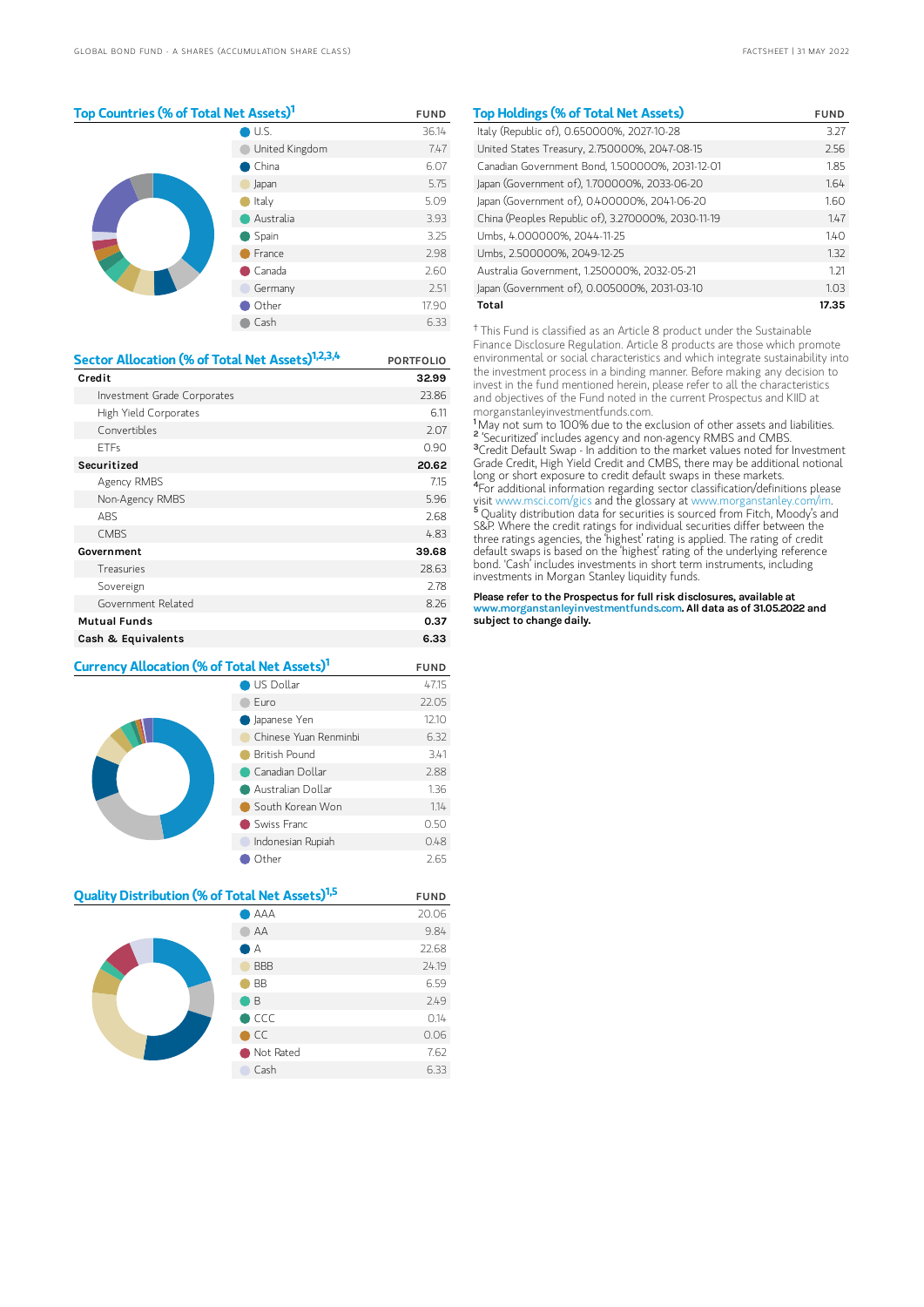### Share Class A Risk and Reward Profile

| <b>Higher Risk</b><br>Lower Risk |  |  |  |  |  |  |  |
|----------------------------------|--|--|--|--|--|--|--|
|                                  |  |  |  |  |  |  |  |

Potentially Lower Rewards **Potentially Higher Rewards** 

The risk and reward category shown is based on historic data.

Historic figures are only a guide and may not be a reliable indicator of what may happen in the future.

- As such this category may change in the future.
- The higher the category, the greater the potential reward, but also the greater the risk of losing the investment. Category 1 does not indicate a risk free investment.
- The fund is in this category because it invests in fixed income securities and the fund's simulated and/or realised return has experienced medium rises and falls historically.
- The fund may be impacted by movements in the exchange rates between the fund's currency and the currencies of the fund's investments.

This rating does not take into account other risk factors which should be considered before investing, these include:

- The value of bonds are likely to decrease if interest rates rise and vice versa.
- The value of financial derivative instruments are highly sensitive and may result in losses in excess of the amount invested by the Sub-Fund.
- Issuers may not be able to repay their debts, if this happens the value of your investment will decrease. This risk is higher where the fund invests in a bond with a lower credit rating.
- The fund relies on other parties to fulfill certain services, investments or transactions. If these parties become insolvent, it may expose the fund to financial loss.
- Sustainability factors can pose risks to investments, for example: impact asset values, increased operational costs.
- There may be an insufficient number of buyers or sellers which may affect the funds ability to buy or sell securities.
- Investment in Fixed Income Securities via the China Interbank Bond Market may also entail additional risks, such as counterparty and liquidity risk.
- There are increased risks of investing in emerging markets as political, legal and operational systems may be less developed than in developed markets. Past performance is not a reliable indicator of future results. Returns may
- increase or decrease as a result of currency fluctuations. The value of investments and the income from them can go down as well as up and investors may lose all or a substantial portion of his or her investment.
- The value of the investments and the income from them will vary and there can be no assurance that the Fund will achieve its investment objectives.
- $\bullet$ Investments may be in a variety of currencies and therefore changes in rates of exchange between currencies may cause the value of investments to decrease or increase. Furthermore, the value of investments may be adversely affected by fluctuations in exchange rates between the investor's reference currency and the base currency of the investments.

This is a marketing communication. Applications for shares in the Fund should not be made without first consulting the current Prospectus and the Key Investor Information Document ("KIID"), which are available in English and in the official language of your local jurisdiction at anleyinvestmentfunds.com or free of charge from the Registered Office of Morgan Stanley Investment Funds, European Bank and Business Centre, 6B route de Trèves, L-2633 Senningerberg, R.C.S. Luxemburg B 29 192. A summary of investor rights is available in English at the same website. If the management company of the relevant Fund decides to terminate its arrangement for marketing that Fund in any EEA country where it is registered for sale, it will do so in accordance with the relevant UCITS rules.

#### **DEFINITIONS**

Alpha (Jensen's) is a risk-adjusted performance measure that represents the average return on a portfolio or investment above or below that predicted by the capital asset pricing model (CAPM) given the portfolio's or investment's beta and the average market return. Prior to 6/30/2018 Alpha was calculated as the excess return of the fund versus benchmark. Average **yield to maturity** measures the annual return on interest-bearing securities. In this it is assumed that they will be held to maturity. This metric includes both the coupon payments received during the term of the<br>security and the repayment of the capital on maturity. **Beta** is a measure of the relative volatility of a fund to the market's upward or downward movements. A beta greater than 1.0 identifies an issue or fund that will move more than the market, while a beta less than 1.0 identifies an issue or fund that will move less than the market. The Beta of the Market is always equal to 1. Bloomberg stands for 'Bloomberg Global Identifier (BBGID)'. This is a unique 12 digit alphanumerical code designed to enable the identification of securities, such as the Morgan Stanley Investment Funds sub-funds at share class level, on a Bloomberg Terminal. The Bloomberg Terminal, a system provided by Bloomberg L.P., enables analysts to access and analyse real-time financial market data. Each Bloomberg code starts with the same BBG prefix, followed by nine further characters that we list

#### Additional A Share Classes

|           | <b>CURRENCY</b> | LAUNCH     | <b>ISIN</b>   | <b>BLOOMBERG</b>   |
|-----------|-----------------|------------|---------------|--------------------|
| AH (EUR)  | FI IR.          | 2510.2010  | 1110552899485 | MSGRDAH I X        |
| AHX (EUR) | FI IR           | 03112011   | LU0691071418  | MSGEAHX I X        |
| ΔX        | LISD.           | 01 06 2005 | 1110218435716 | <b>MORIGAX I X</b> |

here in this guide for each share class of each fund. Cash & Equivalents are defined as the value of assets that can be converted into cash immediately. These include commercial paper, open FX transactions, Treasury bills and other short-term instruments. Such instruments are considered cash equivalents because they are deemed liquid and not subject to significant risk of changes in values. Duration is a measure of the sensitivity of the price (the value of principal) of a fixed-income investment to a change in interest rates. Duration is expressed as a number of years. Rising interest rates mean falling bond prices, while declining interest rates mean rising bond prices. Excess Return or value added (positive or negative) is the portfolio's return relative to the return of the benchmark. Information ratio is the portfolio's alpha or excess return per unit of risk, as measured by tracking error, versus the portfolio's benchmark. ISIN is the international securities identification number (ISIN), a 12 digit code consisting of numbers and letters that distinctly identifies securities. NAV is the Net Asset Value per share of the Fund (NAV), which represents the value of the assets of a fund less its liabilities. Number of holdings provided are a typical range, not a maximum number. The portfolio may exceed this from time to time due to market conditions and outstanding trades. R squared measures how well an investment's returns correlate to an index. An R squared of 1.00 means the portfolio performance is 100% correlated to the index's, whereas a low r-squared means that the portfolio performance is less correlated to<br>the index's. **Sharpe ratio** is a risk-adjusted measure calculated as the ratio of excess return to standard deviation. The Sharpe ratio determines reward per unit of risk. The higher the Sharpe ratio, the better the historical risk-adjusted<br>performance. **Tracking error** is the standard deviation of the difference between the returns of an investment and its benchmark. Volatility (Standard deviation) measures how widely individual performance returns, within a performance series, are dispersed from the average or mean value.

#### INDEX INFORMATION

The **Blended Index** performance shown is calculated using the JPM Global Traded Unhedged Index from inception through 31 March 2004, the FTSE WGBI Index to 31 January 2010 and the Bloomberg Global Aggregate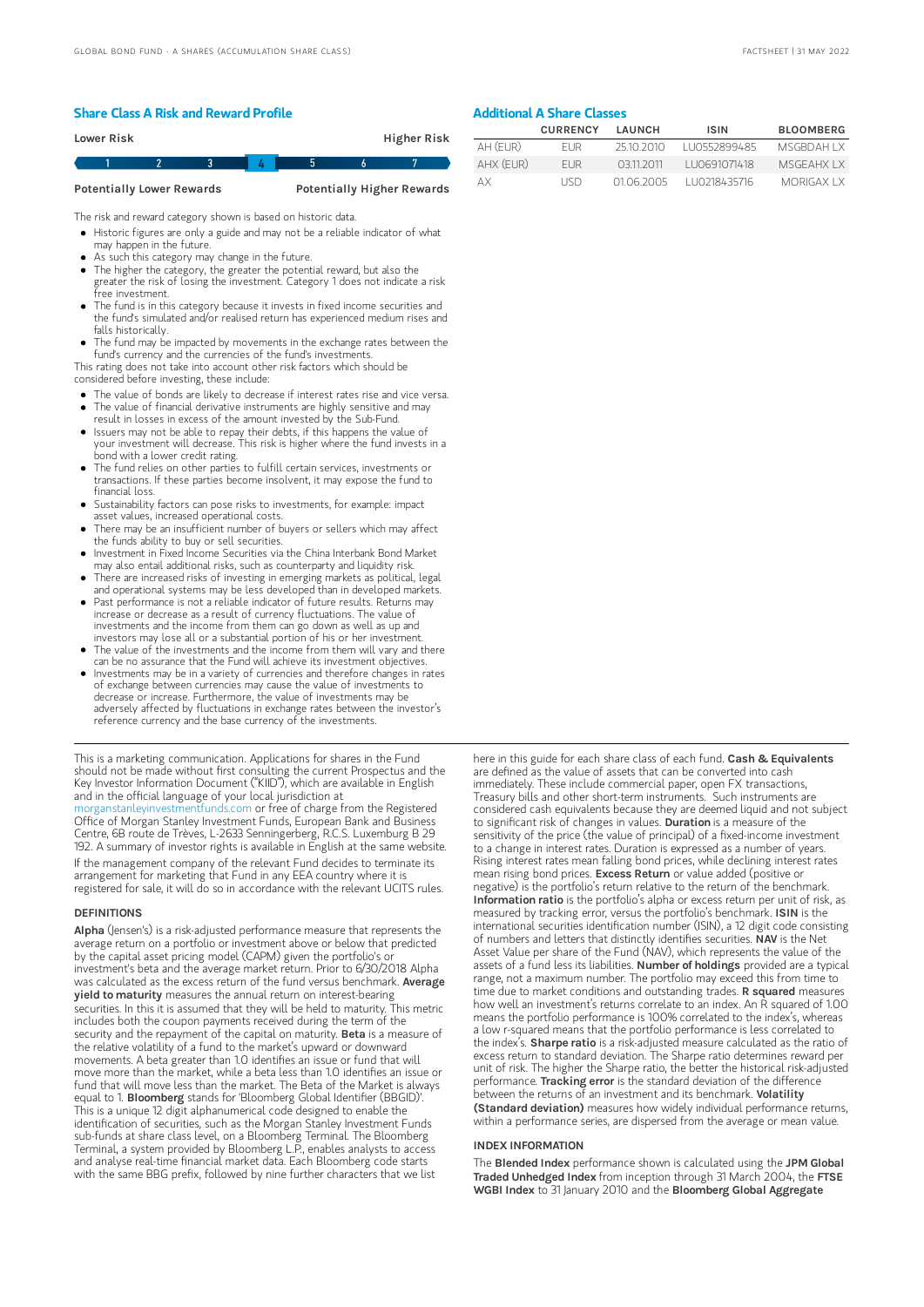#### Bond Index thereafter.

The Bloomberg Global Aggregate Index: provides a broad-based measure of the global investment grade fixed-rate debt markets. Total Returns shown is unhedged USD.The index is unmanaged and does not include any expenses, fees or sales charges. It is not possible to invest directly in an index.

The JPM Global Traded Unhedged Index: provides a broad-based measure of the global investment grade fixed-rate debt markets. Total Returns shown is unhedged USD.The index is unmanaged and does not include any expenses, fees or sales charges. It is not possible to invest directly in an index.

The FTSE WGBI Index: measures the performance of fixed-rate, local currency, and investment grade sovereign bonds. The WGBI provides a broad benchmark for the global sovereign fixed income market. "Bloomberg®" and the Bloomberg Index/Indices used are service marks of Bloomberg Finance L.P. and its affiliates, and have been licensed for use for certain purposes by Morgan Stanley Investment Management (MSIM). Bloomberg is not affiliated with MSIM, does not approve, endorse, review, or recommend any product, and. does not guarantee the timeliness, accurateness, or completeness of any data or information relating to any product.

#### **DISTRIBUTION**

This communication is only intended for and will only be distributed to persons resident in jurisdictions where such distribution or availability would not be contrary to local laws or regulations. In particular, the Shares are not for distribution to US persons.

Ireland: MSIM Fund Management (Ireland) Limited. Registered Office: The Observatory, 7-11 Sir John Rogerson's Quay, Dublin 2, D02 VC42, Ireland. Registered in Ireland as a private company limited by shares under company number 616661. MSIM Fund Management (Ireland) Limited is regulated by the Central Bank of Ireland. United Kingdom: Morgan Stanley Investment Management Limited is authorised and regulated by the Financial Conduct Authority. Registered in England. Registered No. 1981121. Registered Office: 25 Cabot Square, Canary Wharf, London E14 4QA, authorised and regulated by the Financial Conduct Authority. Dubai: Morgan Stanley Investment Management Limited (Representative Office, Unit Precinct 3-7th Floor-Unit 701 and 702, Level 7, Gate Precinct Building 3, Dubai International Financial Centre, Dubai, 506501, United Arab Emirates. Telephone: +97 (0)14 709 7158). Italy: MSIM Fund Management (Ireland)Limited, Milan Branch (Sede Secondaria di Milano) is a branch of MSIM Fund Management (Ireland) Limited, a company registered in Ireland, regulated by the Central Bank of Ireland and whose registered office is at The Observatory, 7-11 Sir John Rogerson's Quay, Dublin 2, D02 VC42, Ireland. MSIM Fund Management (Ireland) Limited Milan Branch (Sede Secondaria di Milano) with seat in Palazzo Serbelloni Corso Venezia, 16 20121 Milano, Italy, is registered in Italy with company number and VAT number 11488280964. The Netherlands: MSIM Fund Management (Ireland) Limited, Rembrandt Tower, 11th Floor Amstelplein 1 1096HA, Netherlands. Telephone: 31 2-0462-1300. Morgan Stanley Investment Management is a branch office of MSIM Fund Management (Ireland) Limited. MSIM Fund Management (Ireland) Limited is<br>regulated by the Central Bank of Ireland. **France:** MSIM Fund Management (Ireland) Limited, Paris Branch is a branch of MSIM Fund Management (Ireland) Limited, a company registered in Ireland, regulated by the Central Bank of Ireland and whose registered office is at The Observatory, 7-11 Sir John Rogerson's Quay, Dublin 2, D02 VC42, Ireland. MSIM Fund Management (Ireland) Limited Paris Branch with seat at 61 rue de Monceau 75008 Paris, France, is registered in France with company number 890 071 863 RCS. Spain: MSIM Fund Management (Ireland) Limited, Sucursal en España is a branch of MSIM Fund Management (Ireland) Limited, a company registered in Ireland, regulated by the Central Bank of Ireland and whose registered office is at The Observatory, 7-11 Sir John Rogerson's Quay, Dublin 2, D02 VC42, Ireland. MSIM Fund Management (Ireland) Limited, Sucursal en España with seat in Calle Serrano 55, 28006, Madrid, Spain, is registered in Spain with tax identification number W0058820B. Switzerland: Morgan Stanley & Co. International plc, London, Zurich Branch Authorised and regulated by the Eidgenössische Finanzmarktaufsicht ("FINMA"). Registered with the Register of Commerce Zurich CHE-115.415.770. Registered Office: Beethovenstrasse 33, 8002 Zurich, Switzerland, Telephone +41 (0) 44 588 1000. Facsimile Fax: +41(0) 44 588 1074.

Australia: This publication is disseminated in Australia by Morgan Stanley Investment Management (Australia) Pty Limited ACN: 122040037, AFSL No. 314182, which accepts responsibility for its contents. This publication, and any access to it, is intended only for "wholesale clients" within the meaning of the Australian Corporations Act. **Hong Kong:** This document has been issued by Morgan Stanley Asia Limited for use in Hong Kong and shall only be made available to "professional investors" as defined under the Securities and Futures Ordinance of Hong Kong (Cap 571). The contents of this document have not been reviewed nor approved by any regulatory authority including the Securities and Futures Commission in Hong Kong.

Accordingly, save where an exemption is available under the relevant law, this document shall not be issued, circulated, distributed, directed at, or made available to, the public in Hong Kong. Singapore: This publication should not be considered to be the subject of an invitation for subscription or purchase, whether directly or indirectly, to the public or any member of the public in Singapore other than (i) to an institutional investor under section 304 of the Securities and Futures Act, Chapter 289 of Singapore ("SFA"), (ii) to a "relevant person" (which includes an accredited investor) pursuant to section 305 of the SFA, and such distribution is in accordance with the conditions specified in section 305 of the SFA; or (iii) otherwise pursuant to, and in accordance with the conditions of, any other applicable provision of the SFA. In particular, for investment funds that are not authorized or recognized by the MAS, units in such funds are not allowed to be offered to the retail public; any written material issued to persons as aforementioned in connection with an offer is not a prospectus as defined in the SFA and, accordingly, statutory liability under the SFA in relation to the content of prospectuses does not apply, and investors should consider carefully whether the investment is suitable for them. This publication has not been reviewed by the Monetary Authority of Singapore.

Chile: Neither the Fund nor the interests in the Fund are registered in the Registry of Offshore Securities (el Registro de Valores Extranjeros) or subject to the supervision of the Commission for the Financial Market (la Comisión para el Mercado Financiero). This document and other offering materials relating to the offer of the interests in the Fund do not constitute a public offer of, or an invitation to subscribe for or purchase, the Fund interests in the Republic of Chile, other than to individually identified purchasers pursuant to a private offering within the meaning of Article 4 of the Chilean Securities Act (la Ley del Mercado de Valores) (an offer that is not "addressed to the public at large or to a certain sector or specific group of the public").

Peru: The interests in the Fund have not been and will not be registered in Peru under Decreto Legislativo 862: Ley de Fondos de Inversión y sus Sociedades Administradoras or under Decreto Legislativo 861: Ley del Mercado de Valores (the "Securities Market Law"), and are being offered to institutional investors only (as defined in article 8 of the Securities Market Law) pursuant to a private placement, according to article 5 of the Securities Market Law. The interests in the Fund have not been registered in the securities market public registry (Registro Público del Mercado de Valores) maintained by, and the offering of the Fund interests in Peru is not subject to the supervision of, the Superintendencia del Mercado de Valores. Any transfers of the Fund interests shall be subject to the limitations contained in the Securities Market Law and the regulations issued thereunder.

#### IMPORTANT INFORMATION

EMEA: This marketing communication has been issued by MSIM Fund Management (Ireland) Limited. MSIM Fund Management (Ireland) Limited is regulated by the Central Bank of Ireland. MSIM Fund Management (Ireland) Limited is incorporated in Ireland as a private company limited by shares with company registration number 616661 and has its registered address at The Observatory, 7-11 Sir John Rogerson's Quay, Dublin 2, D02 VC42, Ireland.

This document contains information relating to the sub-fund ("Fund") of Morgan Stanley Investment Funds, a Luxembourg domiciled Société d'Investissement à Capital Variable. Morgan Stanley Investment Funds (the "Company") is registered in the Grand Duchy of Luxembourg as an undertaking for collective investment pursuant to Part 1 of the Law of 17th December 2010, as amended. The Company is an Undertaking for Collective Investment in Transferable Securities ("UCITS").

Applications for shares in the Fund should not be made without first consulting the current Prospectus, Key Investor Information Document ("KIID"), Annual Report and Semi-Annual Report ("Offering Documents"), or other documents available in your local jurisdiction which is available free of charge from the Registered Office: European Bank and Business Centre, 6B route de Trèves, L-2633 Senningerberg, R.C.S. Luxemburg B 29 192. In addition, all Italian investors should refer to the 'Extended Application Form', and all Hong Kong investors should refer to the 'Additional Information for Hong Kong Investors' section, outlined within the Prospectus. Copies of the Prospectus, KIID, the Articles of Incorporation and the annual and semiannual reports, in German, and further information can be obtained free of charge from the representative in Switzerland. The representative in Switzerland is Carnegie Fund Services S.A., 11, rue du Général-Dufour, 1204 Geneva. The paying agent in Switzerland is Banque Cantonale de Genève, 17, quai de l'Ile, 1204 Geneva. The document has been prepared solely for informational purposes and does not constitute an offer or a recommendation to buy or sell any particular security or to adopt any specific investment strategy.

Any index referred to herein is the intellectual property (including registered trademarks) of the applicable licensor. Any product based on an index is in no way sponsored, endorsed, sold or promoted by the applicable licensor and it shall not have any liability with respect thereto. The Fund is